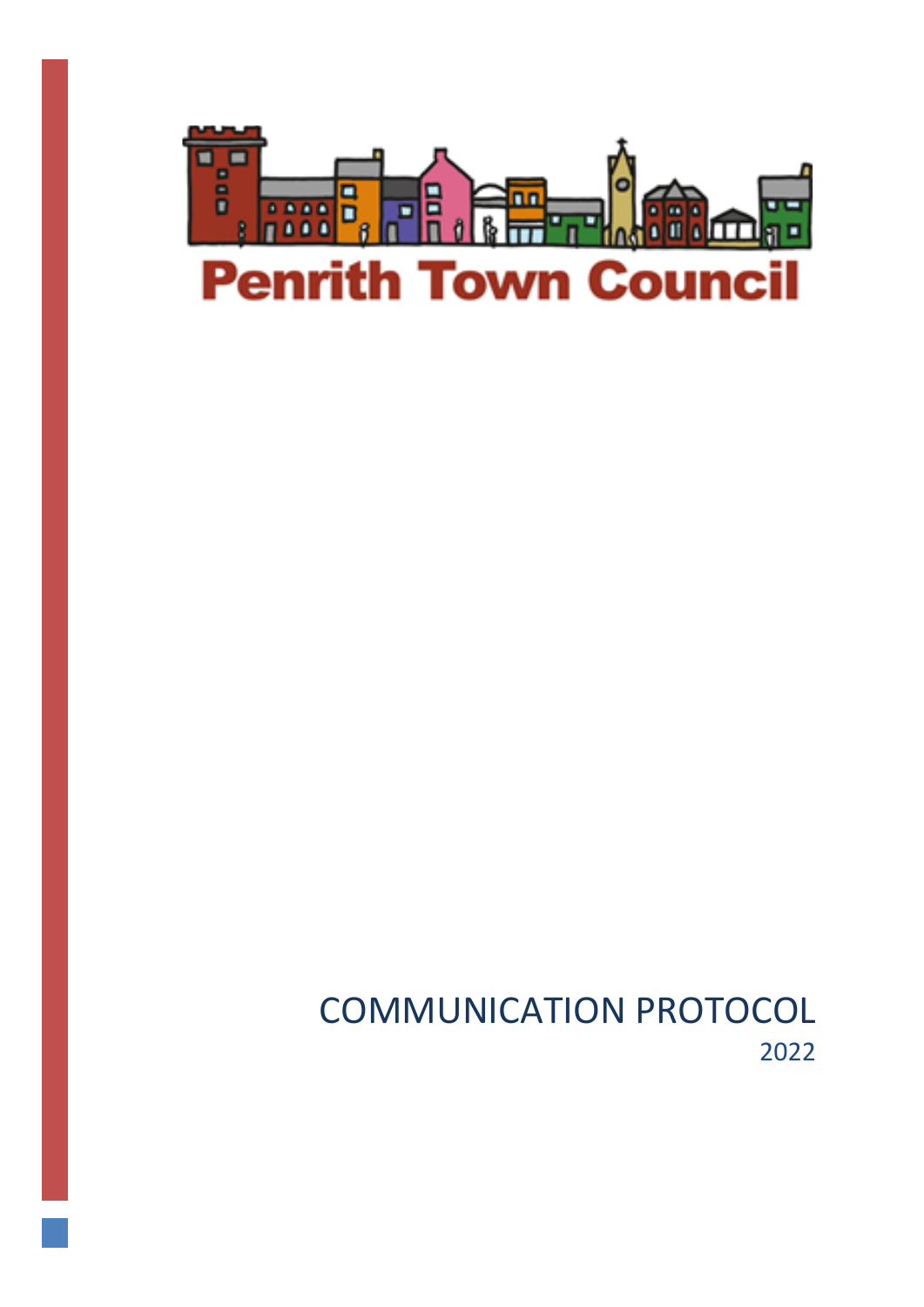# Contents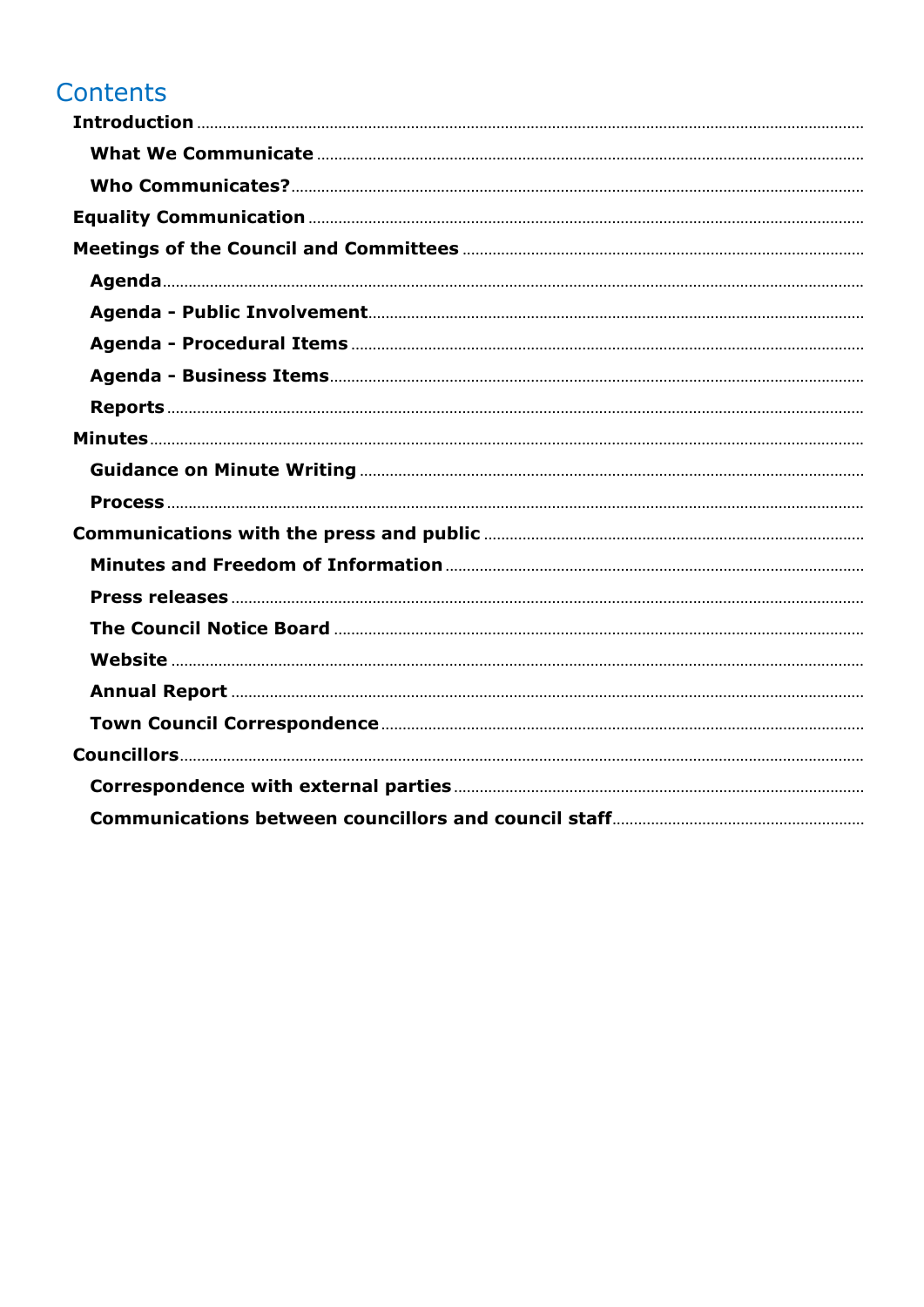### <span id="page-2-0"></span>**Introduction**

The Council's aim is to communicate clearly and effectively both within the Council and to the public. Everyone has a key role in promoting the Council, the services we offer and commission and to raise awareness of decisions, campaigns and initiatives. We need to ensure that we continue to work closely together and that everyone is well informed whilst developing and improving two-way communications systems so that everyone understands that we are all responsible for proactive and positive communications and engagement. This will help everyone to:

- Understand what our priorities are and how they can support the Council in achieving those priorities.
- Understand the impact of service change or development on the public.
- Understand the importance of public involvement in helping to shape services.

### **We will:**

### **Always use the agreed Council style:**

- Always give the Clerk's contact details, e-mail address and website
- Always use the correct name of the Council and logo
- Use standard templates for letters, emails, reports and official publications

### **Use Plain English:**

- Keep sentences short and paragraphs to 3 or 4 sentences
- Use active not passive verbs and sentences
- Use everyday words, avoiding jargon and acronyms

### **Reflect our Values:**

- Equality Recognition Everyone is of equal value and should be respected according to individual needs and abilities.
- Reasonableness To be fair, reasonable and just in all council activities
- Accessibility Providing equal access for all in employment and service delivery.
- Empowerment Helping individuals take on responsibility so that they can influence and participate in the decision-making process.
- Quality Obtaining the highest standards in service delivery

<span id="page-2-1"></span>A person's mental health or disability is only one aspect of who the person is. Our actions and the words we choose and the meanings we attach to them, influences attitudes. Our language choices have a powerful effect on how mental health and people living with mental health conditions and other disabilities are viewed. The Town Council will act respectfully using language, which emphasises the person, not the condition or disability and will encourage partners and stakeholders to do the same.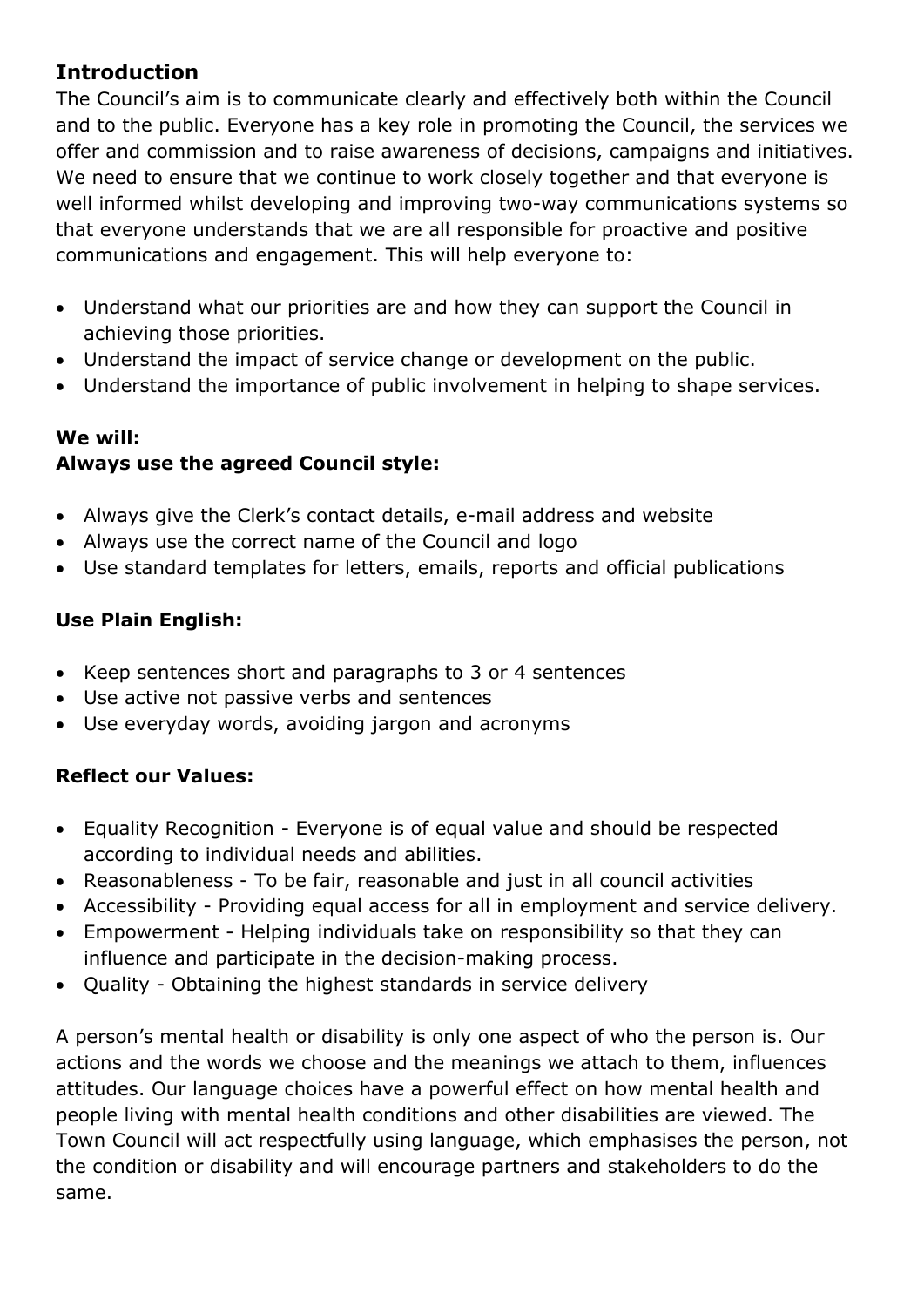#### **What We Communicate**

We engage with our various stakeholder groups about the Council's services and facilities:

- How the Council works
- What services the Council provides
- Where and how to access these services
- Changes to these services
- How to contact Council officers and members
- How to provide feedback and opinions on different Council policies, decisions, and activities
- Who our partners are and how we work with them
- The Council's role in the wider community
- Our successes
- Resolving problems or complaints about these services
- Who local Councillors are and what their role is
- Where and how the Council can help and support stakeholders
- How stakeholders can influence the Council's policies, plans and activities
- How stakeholders are or can become involved with the Council's services
- What the Council's policies are
- The Council's values
- Council events and activities
- Events and activities in Penrith

### <span id="page-3-0"></span>**Who Communicates?**

Responsibility for corporate communications starts at the highest level of the organisation and filters through to all other levels. The Councillors and senior officer team recognise communication as a priority for the Council. They play a role in communicating important information and decisions throughout the organisation, and represent the Council to the public, partners and the media. The Town Clerk has overall responsibility for delivering the communications strategy and provides guidance to the Council to undertake planned communications activities, to ensure a consistent approach within Council guidelines.

### <span id="page-3-1"></span>**Equality Communication**

Some people may need information in languages and formats other than written or spoken English. Accessible communication is fair, inclusive, and makes good business sense. We will ensure that the views, comments and opinions of all our diverse local communities are considered. We will make it easy for people to access information, collaborate with us to shape decision making.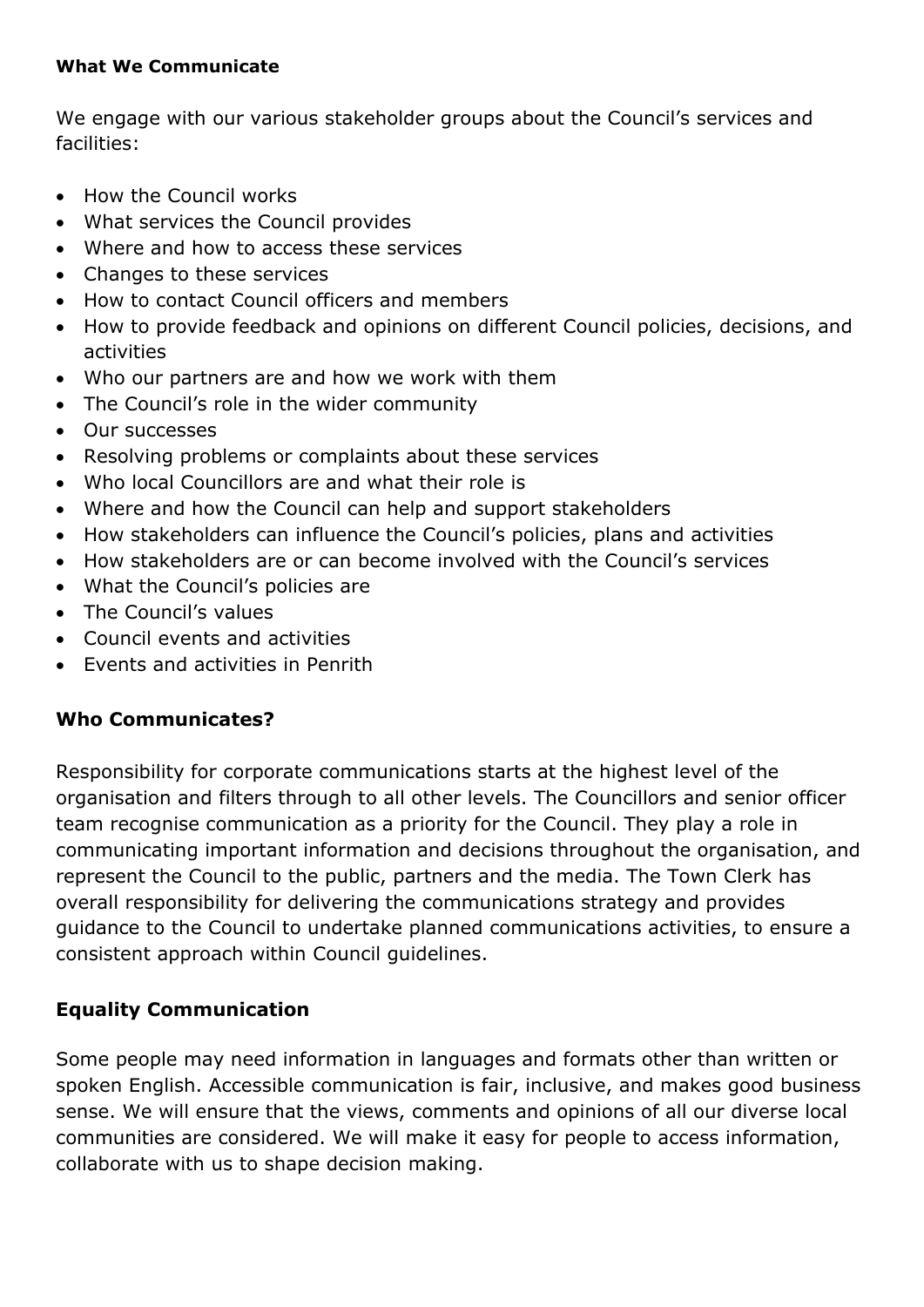### **Interpreting, translation and transcription (ITT) service**

We want to make sure that everyone can fully understand our messages. We aim to provide you with information in your preferred language or format:

### • **Interpreting**

From one spoken language to another. For example, English to Punjabi or English to British Sign Language.

### • **Translation**

From one written language to another. For example, Polish to English or English to Bengali.

### • **Transcription**

From one written or spoken language to another format. For example, written English to Braille or spoken English to Deafblind manual.

Translation services will be provided on our website.

Translation services will be available for surveys and consultations.

The Council's website will comply with Accessibility Regulations.

## <span id="page-4-0"></span>**Meetings of the Council and Committees**

### <span id="page-4-1"></span>**Agenda**

- a. The agenda should be clear and concise.
- b. It should contain sufficient information for the public to understand what matters are being considered and what decisions are to be taken at a meeting
- c. Items for information should be kept to a minimum on an agenda. They may contain supporting information such as letters, minutes from other bodies, and so on.
- d. Items for decisions or recommendations will have supporting information such as reports, applications, and letters. These will be published and circulated with the Agenda.
- e. All this documentation will be made available to the public, on the website, if not a Part II paper (exempt).
- f. Agenda for meetings of the Council and its committees will be circulated and made available to the public a minimum of 3 clear days before the day of the meeting. Current best practice is distribution 5 or 7 clear days before the meeting. A clear day does not include the day of the notice or the day of the meeting and excludes weekends and bank holidays.
- g. Spare copies of the agenda should be available for the public attending meetings.
- h. Agenda items will be numbered consecutively for ease of reference.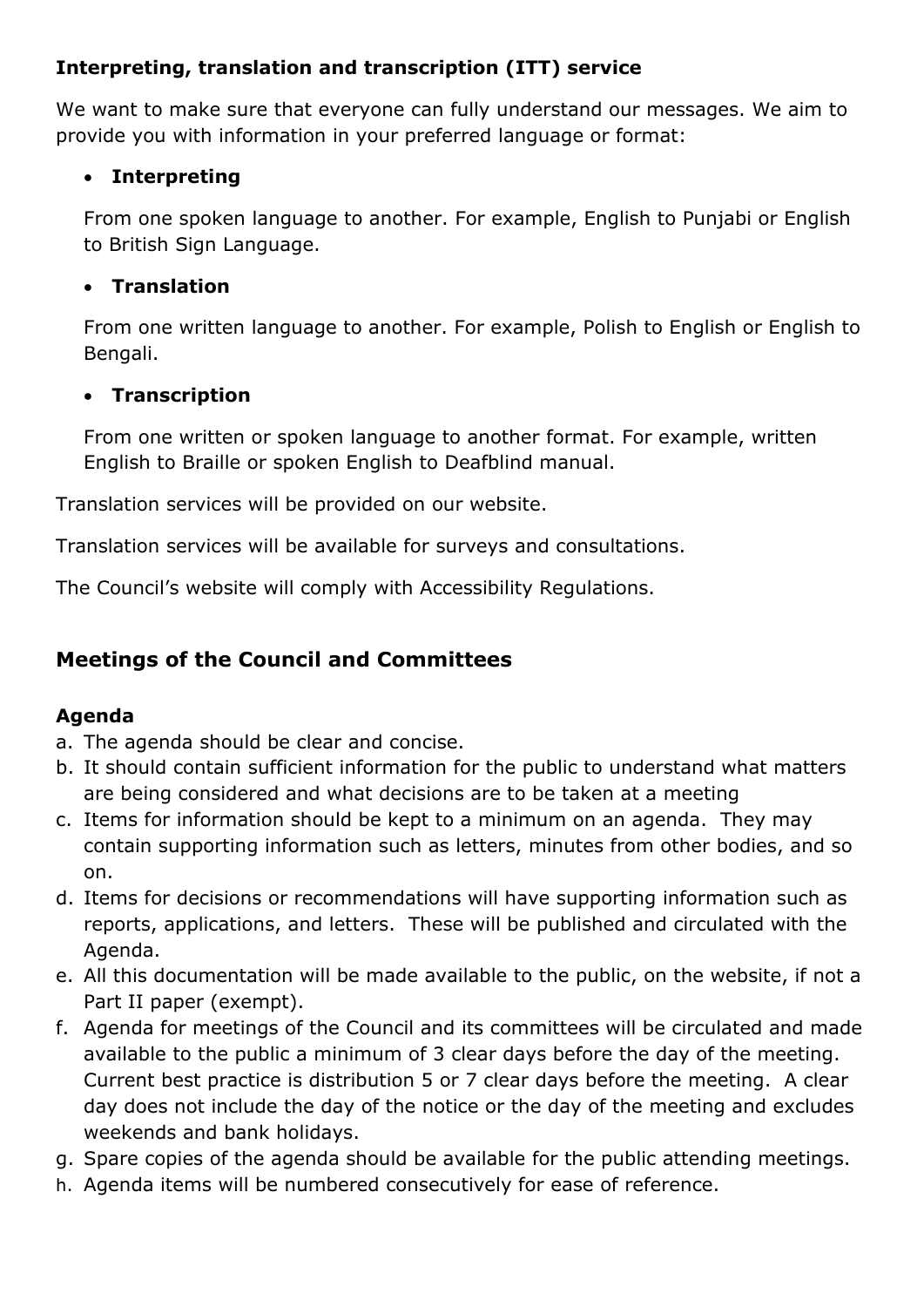#### <span id="page-5-0"></span>**Agenda - Public Involvement**

There is no mechanism for the public to directly place matters onto the Agenda. However, the Council has arrangements for public questions, comments or representations in Public Participation. This is limited to three minutes per person (unless agreed otherwise). The matter may be formally referred to a committee, be placed on the agenda of the next meeting, responded to by the Clerk, or simply noted. There is no discussion at the meeting on a matter for which there has been no prior notice on the agenda.

#### <span id="page-5-1"></span>**Agenda - Procedural Items**

The agenda for meetings can be divided between procedural items and business items. It is helpful to identify this on the agenda. Procedural items normally include:

**Chair's Report** - This should be limited to welcome and formal civic announcements, not matters that are or should be on the agenda for debate and decision.

#### **Apologies for absence**

**Minutes** – An item to enable the Chair to authorise the minutes of the previous meeting as a true record. This item is purely for recording corrections and amendments for accuracy purposes, not for raising matters arising from the minutes. See section on Minutes below.

**Declarations of Interests and Requests for Dispensations** - The Agenda should include standard items in accordance with the latest regulations or guidance concerning Councillor's interests.

Subject to the Council's Standing Orders, custom or practice, there may be other procedural items, by way of receiving information that are not to be the subject of discussion or debate at the meeting. For example:

**Appointment of Members to Committees** -It may be necessary to change the membership of a committee during the course of a year in the event of a resignation or other reason.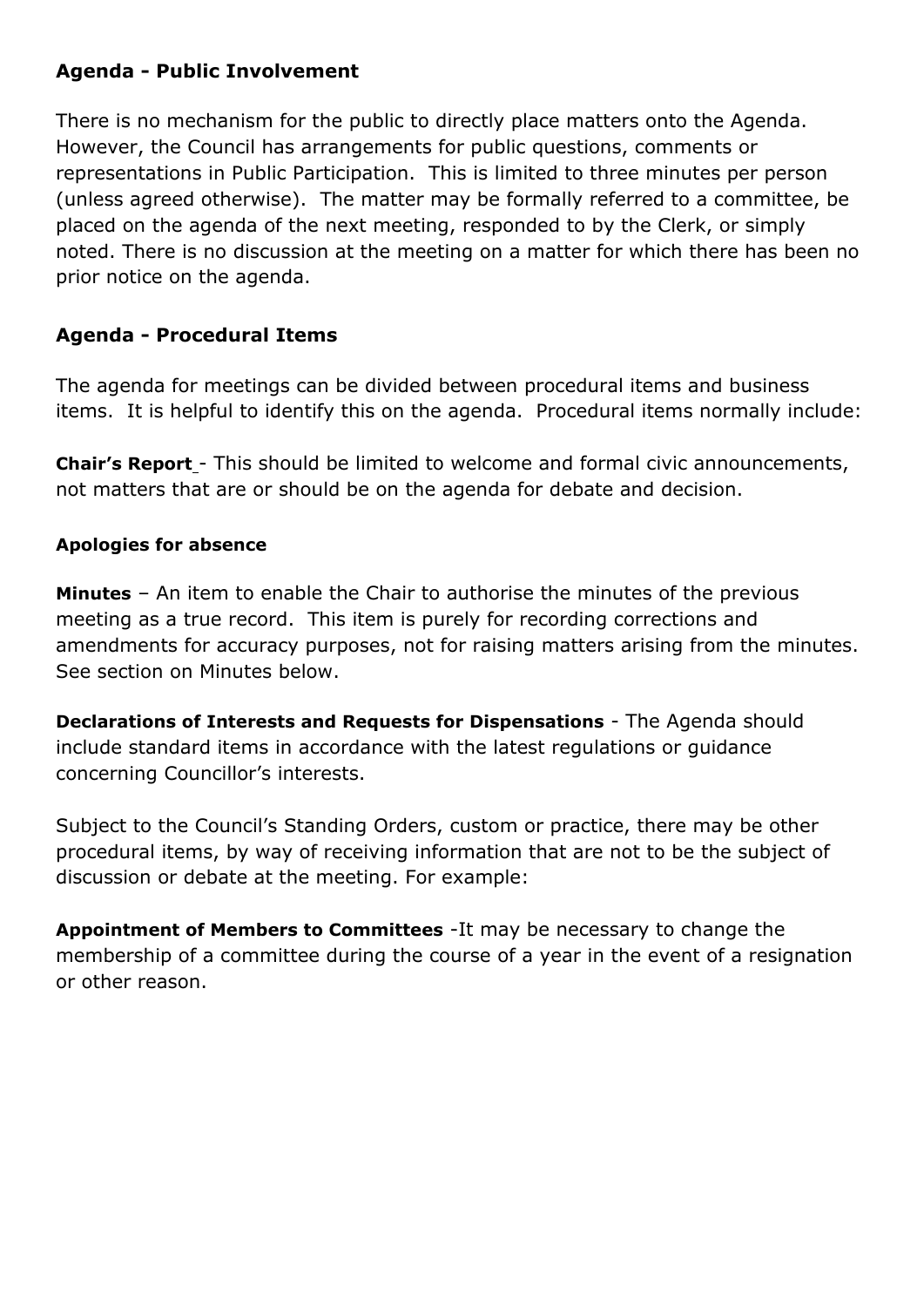### <span id="page-6-0"></span>**Agenda - Business Items**

- a. These will be determined by the Council's activities, or the terms of reference of a committee and its functions.
- b. Some items will recur from previous meetings, and in such cases it is good practice to provide a reference to the previous minutes.
- c. Each matter should be given a clear heading as to what the agenda item is about and a brief indication of what the meeting is going to consider.
- d. More complicated items may require a written report (see below). If there are reports or supporting information this must be clearly identified on the Agenda so that Councillors and the public know to refer to them. The agenda item should refer to the report by its title and other documentation by some suitable reference.
- e. A draft agenda should be prepared in advance of the publication/despatch date and shared with the Chair. The Chair has responsibility for the proper conduct of the meeting and needs to be involved in planning the meeting.
- f. The order of business items is important. For example, it might be appropriate to include controversial items, or items for which there is likely to be public interest and attendance, early in the agenda. Items where the press and public are likely to be excluded should be put at the end.

### <span id="page-6-1"></span>**Reports**

- a. Those making the decision must have the full relevant information. Council's decisions can be set aside by a court if due regard has not been given to relevant information or irrelevant considerations have been applied.
- b. The best way of providing this is through a report with accompanying documentation.
- c. Reports may be prepared by the Clerk or other officer, or on occasion by Councillors themselves – especially when reporting back to the Council or committee on an event attended or research done at the Council's request or as a result of a Working Group or Committee meeting action. They should contain sufficient information to enable Councillors to make an informed decision.
- d. Reports and information will be circulated at the same time as the agenda and made available to the public, unless they include confidential matters that would justify the exclusion of the press and public at the meeting. This enhances the transparency of the Council's decision making and improves local knowledge of its activities.
- e. Reports will be in the Council's standard template, and will show the agenda item number clearly at the top for identification. The Council will give consideration to Equality and Diversity matters and detail any implications and proposed measures to address items raised.
- f. Even if documentation has been circulated before (either at a previous meeting, or in the run up to a meeting) it should be included again for ease of reference (unless unnecessarily burdensome).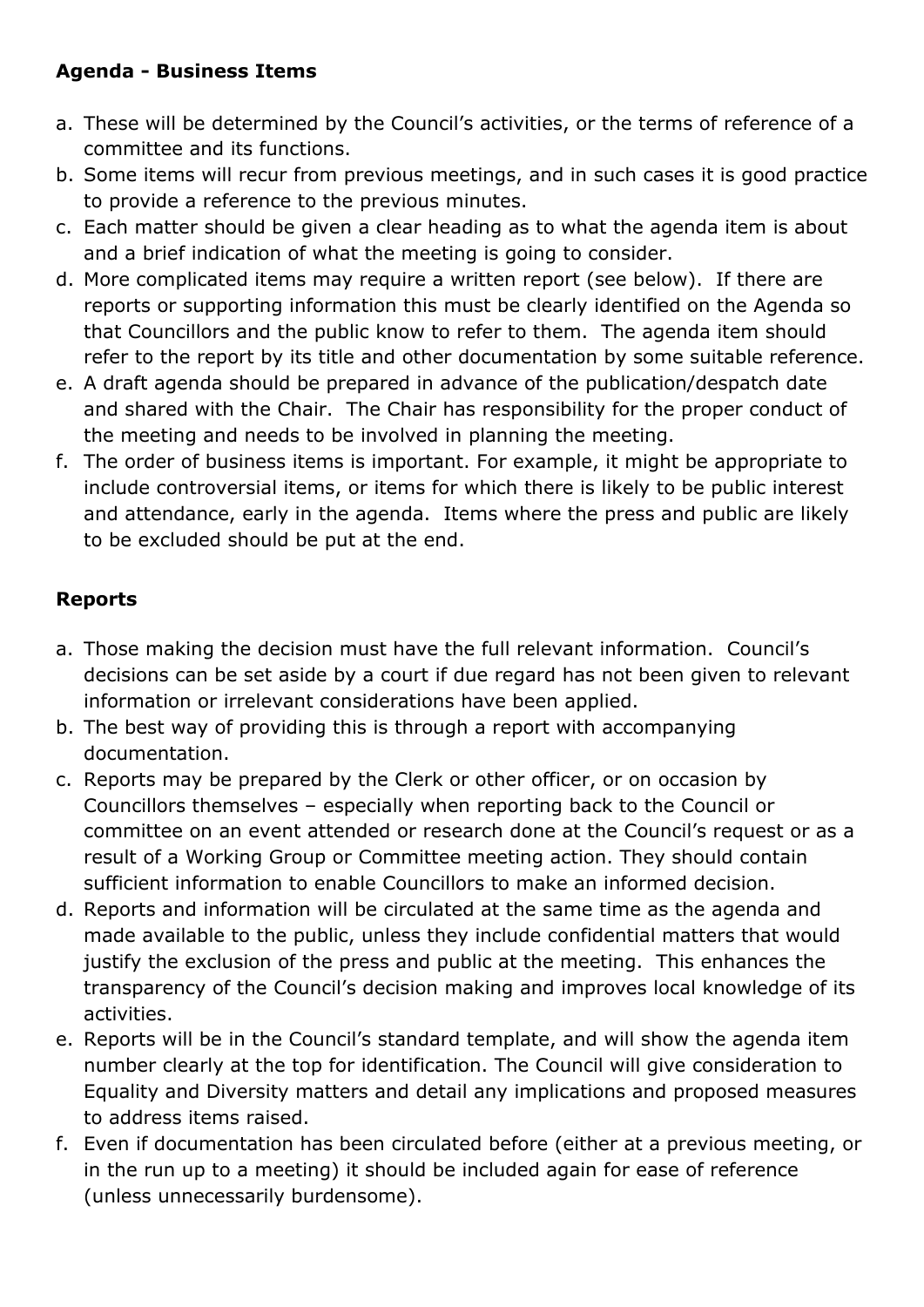### <span id="page-7-0"></span>**Minutes**

The minutes of a Council or committee meeting are a public record of the decisions of the Council and great care should be taken in their format and production. The minutes can be produced in court and other judicial processes as evidence of decisions of the Council. They confirm the resolutions made, and form part of the Council archives which must be preserved.

#### **Minutes should be:**

- as brief as is consistent with accuracy;
- precise and concise;
- self-contained (that is: complete in themselves and understandable without reference to other documents);
- decisive (so that there is no doubt about the decision made)

### **Minutes should not:**

- be a verbatim record of the meeting.
- document opinions or views that were expressed at the meeting.

### <span id="page-7-1"></span>**Guidance on Minute Writing**

- a. Use plain English using full sentences and appropriate grammar.
- b. Use the house style with a clear heading containing the status of the meeting, the place and date.
- c. Include the time the meeting starts and ends and any adjournments.
- d. Start with an alphabetical list of the Councillors present at the meeting.
- e. Number them consecutively for ease of reference.
- f. Each minute to contain a heading clearly indicating what the minute is about, a narrative or text, as appropriate - that briefly summarises what took place, and the decision. For many routine items, for example, commenting on planning applications, a narrative will not be necessary.
- g. This should be in the past and should include reference to any written reports submitted.
- h. It is not necessary to refer to individual speakers by name unless this is significant.
- i. It may be appropriate to record the fact that an applicant or an objector addressed the Council or committee on a planning application or that the Clerk, other Officer or an Officer of the district or county Council reported on a matter.
- j. Abbreviations should be avoided and acronyms only used after having written the title in full at the first mention.
- k. The decision should be separately highlighted for ease of identification and words used to show that it is a decision, for example; **RESOLVED THAT**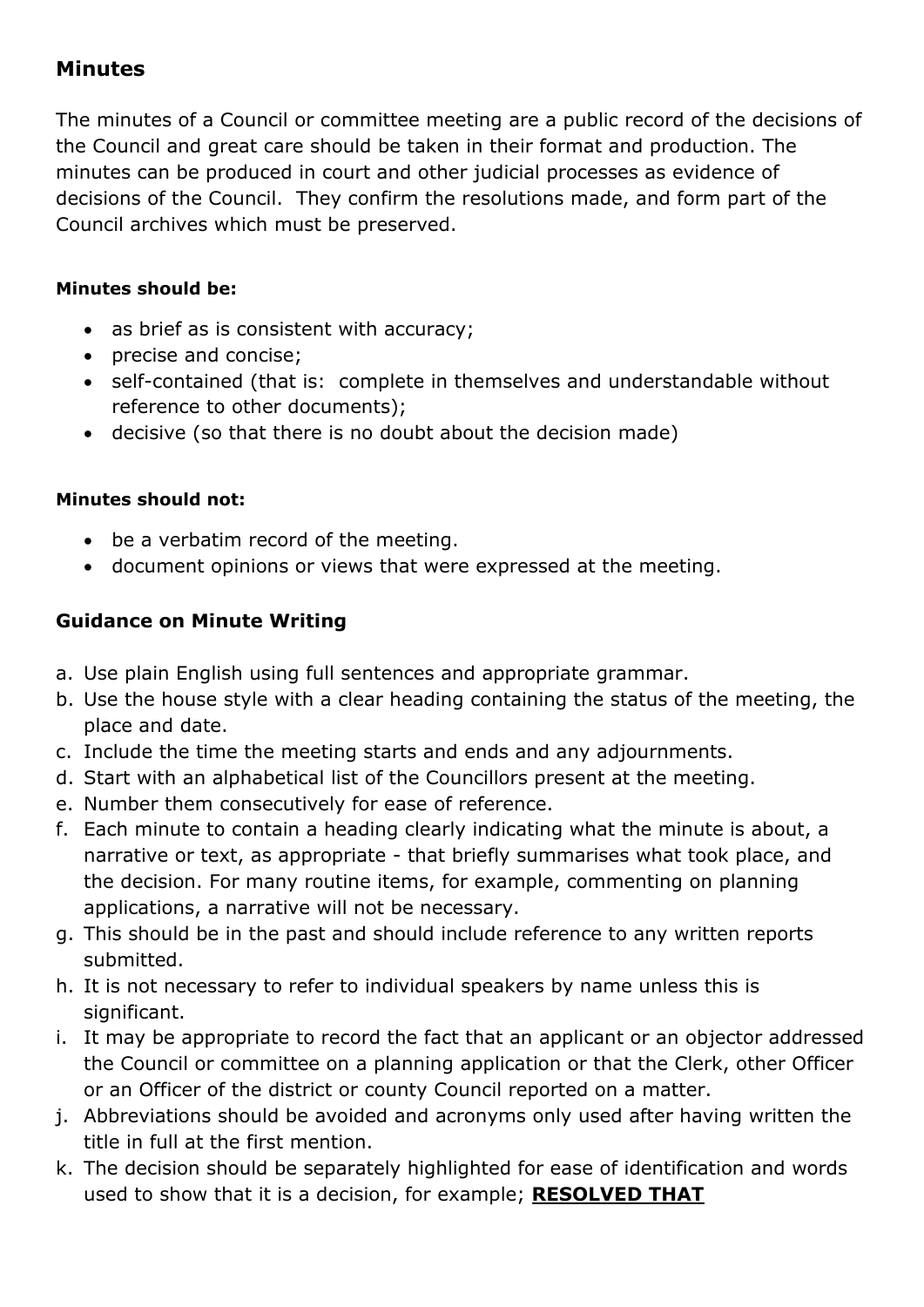- l. The wording of the decision should be included in full. It is not normally necessary to note the name of the member moving and seconding a motion in the minutes or the fact that a vote was taken (unless a recorded vote is requested).
- m. The order of the minutes will follow the order of the agenda.
- n. Declarations of interest must be carefully recorded in the minutes, naming the Councillor and clearly indicating which item the interest referred to, whether the interest is a personal interest or a personal and prejudicial interest, giving the nature of the interest and whether the member left the meeting during the discussion and decision on the item.
- o. Where Standing Orders provide for the submission by notice of formal written motions to a Council meeting, it is appropriate to record the names of the Councillors proposing and seconding the motion in the minutes.
- p. Where Standing Orders make provision for a recorded vote to be taken, or when a Councillor asks for votes to be recorded in the minutes, the minutes should record the names of Councillors voting for and against the matter or the individual Councillor's vote accordingly.
- q. Where Standing Orders provide for a special procedure (other than routine arrangements) to be followed at a meeting it is generally appropriate to include a reference in the minutes to the procedure being followed as evidence to that effect.
- r. Decisions to exclude the press and public should be fully recorded in the minutes, making it absolutely clear to which matter or part of it the exclusion applied.
- s. Resolutions that are confidential or for some other special reason are not in the public interest to disclose must be recorded in the minutes, without undermining or disclosing the confidential or other sensitive information. For example, the resolution "option 2 in confidential report dated 10 July 2014 reference N PC 3 approved" provides clarity as to the resolution that was made but does not reveal confidential information.

### <span id="page-8-0"></span>**Process**

- a. Minutes will be written up as soon as possible so that the minute taker's memory is fresh and interpretation of the information available from handwritten notes of the meeting is easier.
- b. Minutes in draft form should therefore record that fact clearly (at the top and bottom) to the effect: "Minutes subject to approval at the next meeting" or by using a "draft" watermark.
- c. Once prepared they will be submitted to the Chair of the meeting concerned to check. This is an opportunity to pick up any mistakes in the content or identify typing errors, but it is not to be used by the Chair as a means of re-writing the minutes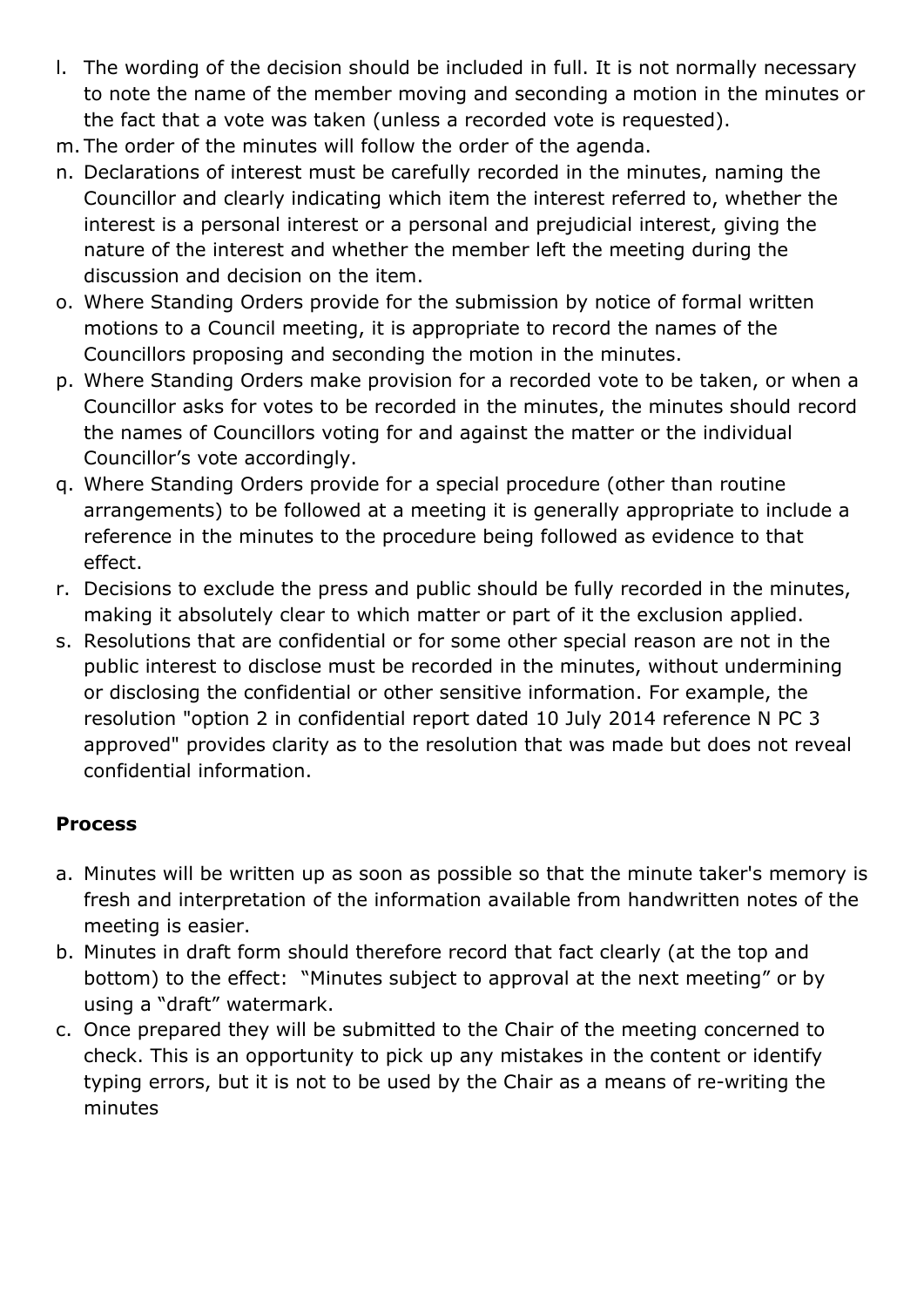- d. The draft minutes will then be circulated, within three days to the Chairman and ten clear working days after the meeting, for information only to all Councillors (or where the minutes relate to a meeting of a committee or sub-committee to the members of the committee or sub-committee). This gives Councillors the chance to comment upon minor accuracy issues (spelling and so on) before formal publication of the draft minutes.
- e. The draft minutes will be published (on the website and notice boards), as per the Council's publication schemes, when the summons to Councillors is issued to attend the next relevant meeting.
- f. The draft minutes will be considered at the next meeting for acceptance and signing by the Chair as a true record. If changes are made to the minutes by the Council or committee before acceptance and signing, the wording changes should be recorded in the minutes of the meeting that agreed the changes and the original minutes must be amended to reflect the changes. The copy signed by the Chair will contain the alterations, recorded in longhand, with the changes signed and dated
- g. After the draft minutes are approved, the contemporaneous notes or the recording of the meeting should be destroyed, along with all copies of the draft minutes.
- h. The signed minutes will be retained in the Council's archives. A separate set of signed minutes will be kept for public inspection and for reference at meetings or for other purposes.
- i. Where a matter has been referred by a committee to full Council, by full Council to a committee or by one committee to another, the appropriate part of the draft and full minutes should be passed to the Chair and Clerk of the relevant body by way of notification.

**Note** - The resolutions made at a meeting have immediate effect. They are not subject to the preparation of draft minutes or the approval of minutes of that meeting at a later meeting.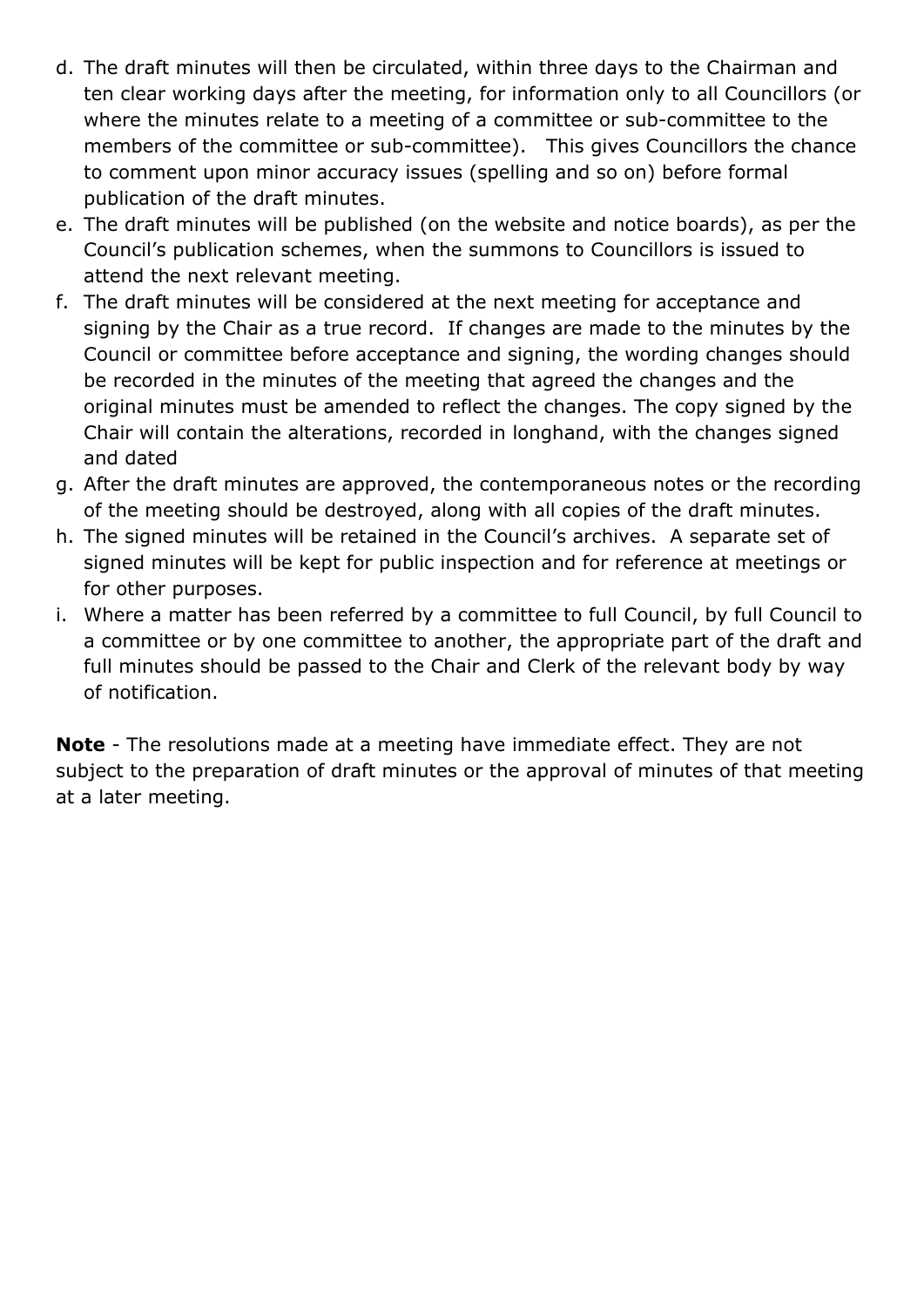### <span id="page-10-0"></span>**Communications with the press and public**

### <span id="page-10-1"></span>**Minutes and Freedom of Information**

- a. Draft minutes are a qualified exemption under the Freedom of Information Act 2000, as they are classed as 'information intended for future publication'.
- b. Therefore, the Council may refuse to provide the information. However, there is a duty to consider whether disclosure of the information requested is in the Public Interest. If, for example, a person wants to know whether something concerning them was supported or opposed by a Council and needs this information urgently, then it may not be reasonable in all the circumstances to make the person wait until the approved minutes are available. In any case, the resolutions have already taken effect. In other situations, it will not be in the public interest to withhold information in the handwritten notes, or draft minutes of the meeting.
- c. There are other qualified exemptions in the 2000 Act that enable a Council to refuse to provide information in handwritten notes or draft minutes if disclosure is not in the public interest. If, for example, disclosure would breach one of the statutory data protection principles, the request can be refused.
- d. If the information requested carries an absolute exemption in the 2000 Act, then there is no duty to consider' the public interest. For example, if the information requested concerns information that was provided in confidence, a Council can refuse disclosure.

### <span id="page-10-2"></span>**Press releases**

- a. The Clerk will clear all press reports, or comments to the media, with the Chairman of the Council or the Chair of the relevant committee.
- b. Press reports from the Council, its committees or working parties should be from the Clerk or an officer or through the reporter's own attendance at a meeting.
- c. Unless a Councillor has been authorised by the Council to speak to the media on a particular issue, if asked for comment by the press they should make it clear that it is a personal view and ask that it be clearly reported as their personal view.
- d. The press and public are invited to all full Council, and some committee meetings and receive an agenda through the website and public noticeboards
- e. Unless a Councillor is certain that he/she is reporting the view of the Council, they must make it clear to members of the public that they are expressing a personal view.

### <span id="page-10-3"></span>**The Council Notice Board**

The Council may identify locations for community noticeboards, seek the relevant permissions and install noticeboards to promote the Councils activities. Agenda are posted on the noticeboard in the Town, website and Council Office reception.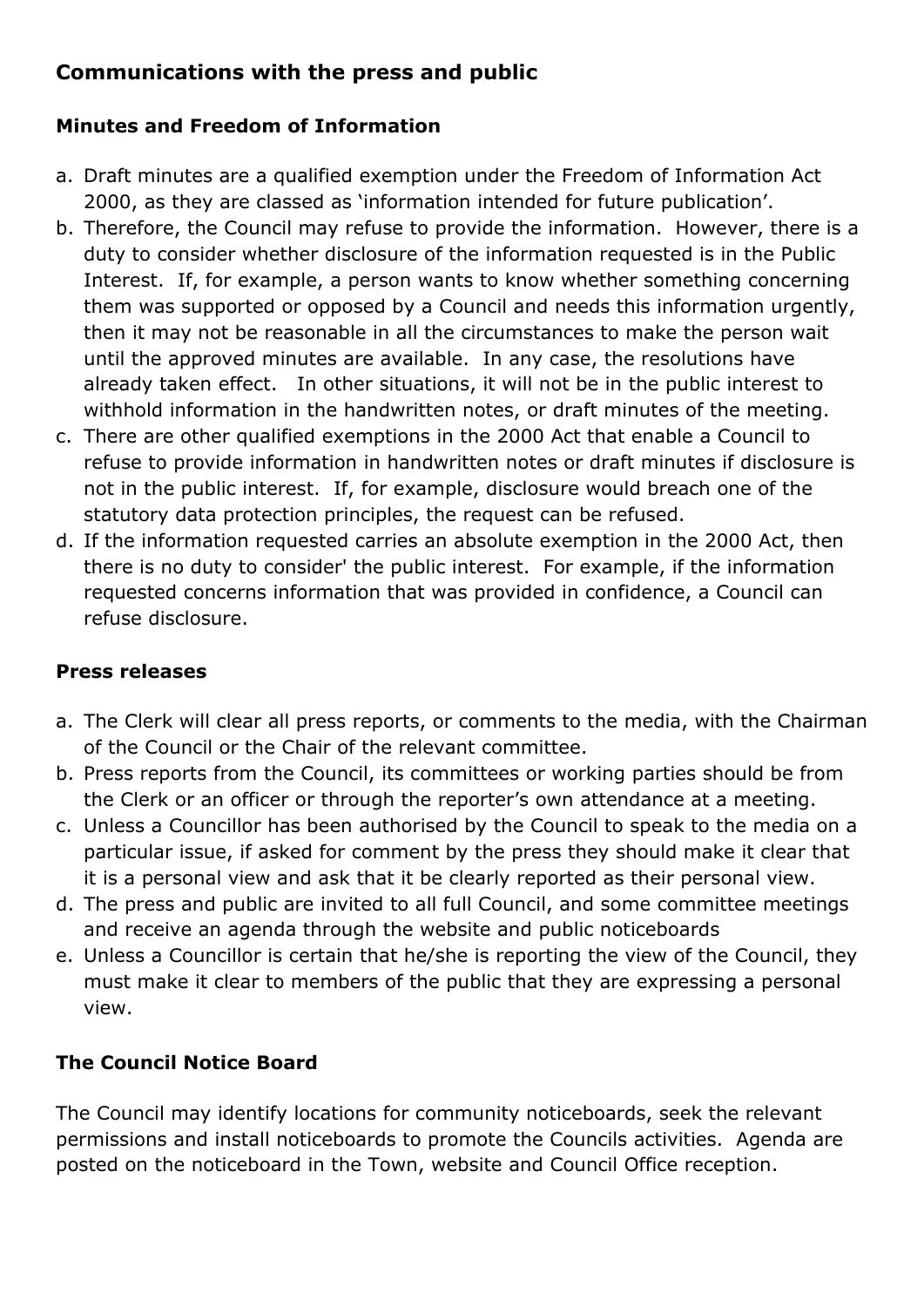### <span id="page-11-0"></span>**Website**

All our agenda, reports and minutes and the Council's Publication Scheme are placed on a dedicated website, with appropriate archive facilities. This will kept up to date on a regular basis. Minutes are sent to Penrith Library for public inspection.

### <span id="page-11-1"></span>**Annual Report**

Penrith Town Council produces an Annual Report, which is presented to, and distributed at, the Annual Parish meeting and is available on the website.

### <span id="page-11-2"></span>**Town Council Correspondence**

- a. All official correspondence will be from the Town Clerk in the name of the Council using Council letter headed paper.
- b. Responses to correspondence received will be given with ten working days of receipt.
- c. Where correspondence is copied to another person, the addressee should be made aware that a copy is being forwarded to that other person (for example copy to XX).

# <span id="page-11-3"></span>**Councillors**

### <span id="page-11-4"></span>**Correspondence with external parties**

- a. Written correspondence (letters or e-mails) from Councillors to other parties on Council matters should be sent through the Clerk, unless agreed otherwise. The Clerk will make clear that it is written in their official capacity and the Council has authorised it.
- b. A copy of all outgoing correspondence relating to the Council or a Councillor's role within it, should be sent to the Clerk, and the writer should note on the correspondence, e.g. "copy to the Clerk" so that the recipient is aware that the Clerk has been advised.
- c. Councillors must use their judgement when communicating with others in a personal capacity as to how the correspondence will be received. If there is any risk of the recipient considering that the Councillor is speaking on behalf of the Council, then it Councillor's responsibility to make it clear that they are not.